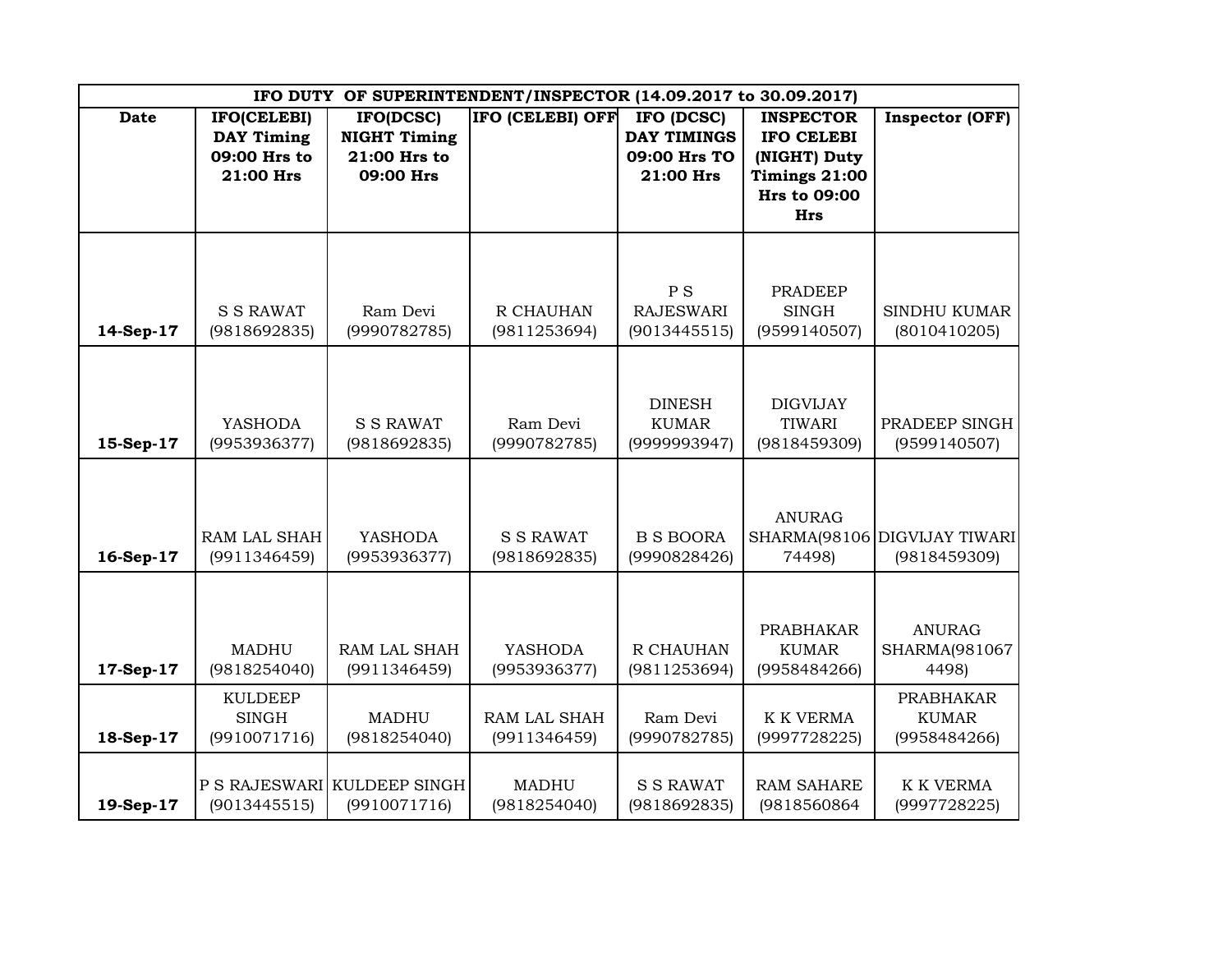| 20-Sep-17 | <b>DINESH</b><br><b>KUMAR</b><br>(9999993947)  | P S RAJESWARI<br>(9013445515)            | <b>KULDEEP SINGH</b><br>(9910071716) | <b>YASHODA</b><br>(9953936377)                     | <b>RANJEET</b><br><b>KUMAR</b><br>(9729267333)     | <b>RAM SAHARE</b><br>(9818560864                   |
|-----------|------------------------------------------------|------------------------------------------|--------------------------------------|----------------------------------------------------|----------------------------------------------------|----------------------------------------------------|
| 21-Sep-17 | <b>B S BOORA</b><br>(9990828426)               | <b>DINESH KUMAR</b><br>(9999993947)      | P S RAJESWARI<br>(9013445515)        | <b>RAM LAL</b><br><b>SHAH</b><br>(9911346459)      | <b>RAM BHAROSE</b><br><b>MEENA</b><br>(8527404925) | RANJEET<br><b>KUMAR</b><br>(9729267333)            |
| 22-Sep-17 | <b>YASHODA</b><br>(9953936377)                 | <b>B S BOORA</b><br>(9990828426)         | <b>DINESH KUMAR</b><br>(9999993947)  | <b>MADHU</b><br>(9818254040)                       | <b>PRAVEEN</b><br><b>KUMAR</b><br>(9868461457)     | <b>RAM BHAROSE</b><br><b>MEENA</b><br>(8527404925) |
| 23-Sep-17 | Ram Devi<br>(9990782785)                       | <b>YASHODA</b><br>(9953936377)           | <b>B S BOORA</b><br>(9990828426)     | <b>KULDEEP</b><br><b>SINGH</b><br>(9910071716)     | <b>SATBIR SINGH</b><br>(9871936171)                | <b>PRAVEEN</b><br><b>KUMAR</b><br>(9868461457)     |
| 24-Sep-17 | RAM LAL SHAH<br>(9911346459)                   | Ram Devi<br>(9990782785)                 | <b>YASHODA</b><br>(9953936377)       | P S<br><b>RAJESWARI</b><br>(9013445515)            | <b>ASHISH</b><br><b>BHARDWAJ</b>                   | <b>SATBIR SINGH</b><br>(9871936171)                |
| 25-Sep-17 | P S RAJESWARI<br>(9013445515)                  | RAM LAL SHAH<br>(9911346459)             | Ram Devi<br>(9990782785)             | <b>DINESH</b><br><b>KUMAR</b><br>(9999993947)      | <b>SINDHU</b><br><b>KUMAR</b><br>(8010410205)      | <b>ASHISH</b><br><b>BHARDWAJ</b>                   |
| 26-Sep-17 | MADHU<br>(9818254040)                          | P S RAJESWARI<br>(9013445515)            | <b>RAM LAL SHAH</b><br>(9911346459)  | <b>B S BOORA</b><br>(9990828426)                   | <b>DESHRAJ</b><br>YADAV<br>(8459531328)            | <b>SINDHU KUMAR</b><br>(8010410205)                |
| 27-Sep-17 | <b>KULDEEP</b><br><b>SINGH</b><br>(9910071716) | <b>MADHU</b><br>(9818254040)             | P S RAJESWARI<br>(9013445515)        | <b>YASHODA</b><br>(9953936377)                     | <b>PRADEEP</b><br><b>SINGH</b><br>(9599140507)     | DESHRAJ YADAV<br>(8459531328)                      |
| 28-Sep-17 | R CHAUHAN<br>(9811253694)                      | KULDEEP SINGH<br>(9910071716)            | <b>MADHU</b><br>(9818254040)         | Ram Devi<br>(9990782785)                           | <b>ABHISHEK KR</b><br>TIWARI                       | PRADEEP SINGH<br>(9599140507)                      |
| 29-Sep-17 | YASHPAL<br><b>SWARUP(70535</b><br>86786)       | R CHAUHAN<br>(9811253694)                | <b>KULDEEP SINGH</b><br>(9910071716) | <b>RAM LAL</b><br><b>SHAH</b><br>(9911346459)      | <b>DIGVIJAY</b><br>TIWARI<br>(9818459309)          | <b>ABHISHEK KR</b><br><b>TIWARI</b>                |
| 30-Sep-17 | <b>DINESH</b><br><b>KUMAR</b><br>(9999993947)  | <b>YASHPAL</b><br>SWARUP(705358<br>6786) | R CHAUHAN<br>(9811253694)            | P <sub>S</sub><br><b>RAJESWARI</b><br>(9013445515) | <b>ANURAG</b><br>74498)                            | SHARMA(98106 DIGVIJAY TIWARI<br>(9818459309)       |